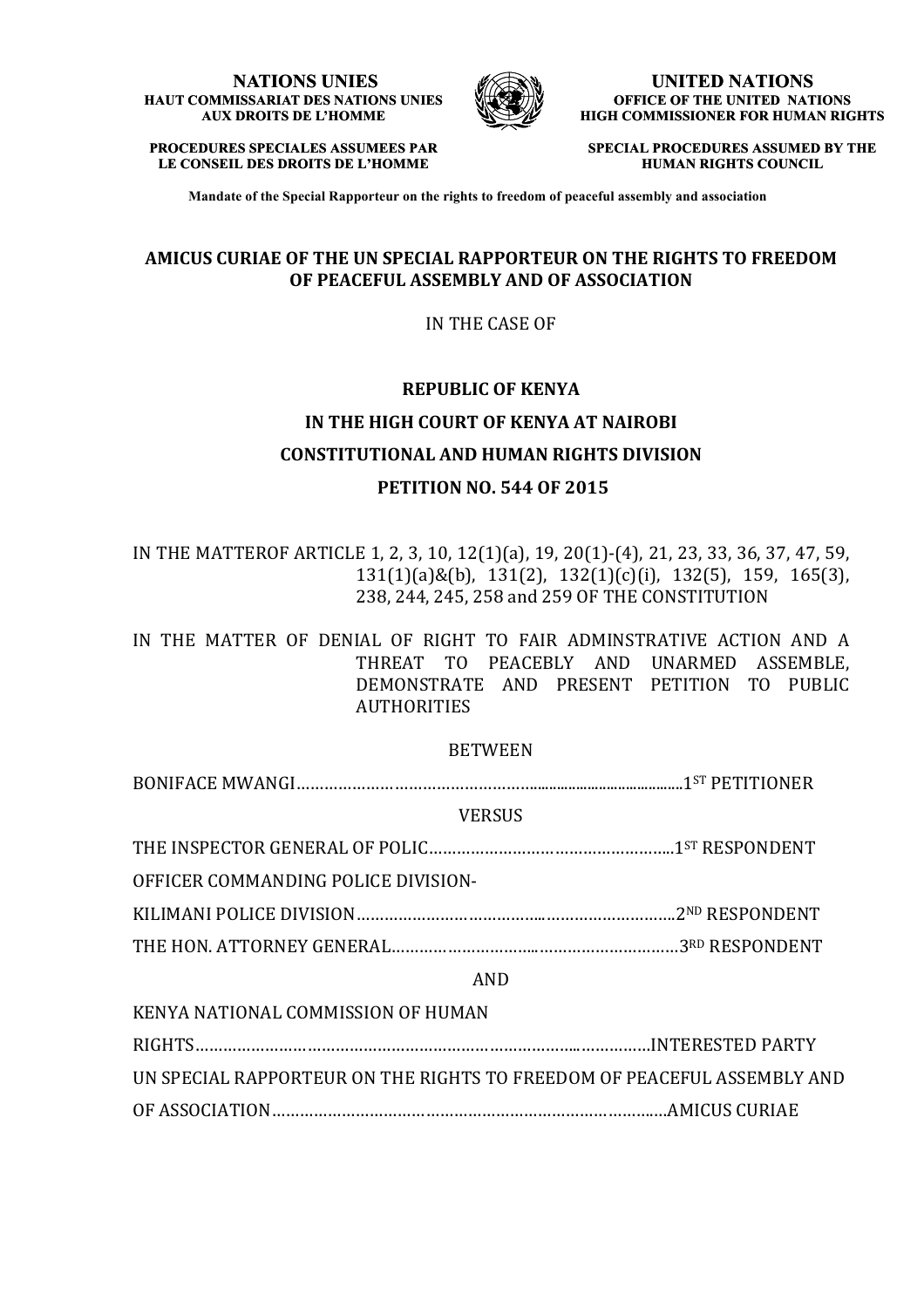- 2 -

### **I. Statement of Identity and Interest of Amicus Curiae**

- 1. Maina Kiai is the United Nations Special Rapporteur on the rights to freedom of peaceful assembly and of association.
- 2. Special Rapporteurs are part of the special procedures mechanism of the Human Rights Council, made up of independent human rights experts with the mandate to report and advise on human rights from a thematic or country-specific perspective. The system of Special Procedures is a central element of the United Nations human rights machinery and covers all human rights: civil, cultural, economic, political, and social. As at October 1, 2015, there were 41 thematic and 14 country mandates.
- 3. The mandate of the Special Rapporteur on the rights to freedom of peaceful assembly and of association was established by Human Rights Council resolution 15/21 in October 2010. The mandate was renewed for an additional three years by Human Rights Council resolution 24/5 adopted in September 2013. Maina Kiai took up his duties as the first Special Rapporteur on the rights to freedom of peaceful assembly and of association on May 1, 2011.
- 4. The Special Rapporteur examines, monitors, advises and publicly reports on the freedoms of assembly and association worldwide. He does this by receiving individual complaints, conducting country visits, issuing thematic reports, providing technical assistance to governments, and engaging in public outreach and promotional activities – all with the ultimate goal of promoting and protecting the rights to freedom of peaceful assembly and of association worldwide. It is against this background and within this mandate that the Special Rapporteur seeks to contribute to this case where the right to freedom of peaceful assembly is at stake.
- 5. This brief is submitted to the High Court of Kenya in Nairobi, Constitutional and Human Rights Division in the case of *Boniface Mwangi vs the Inspector General of Police et al.* by Maina Kiai in his capacity as Special Rapporteur on the rights to freedom of peaceful assembly and association pursuant to Human Rights Council Resolutions 15/21 and 24/5. This submission is provided by the Special Rapporteur on a voluntary basis without prejudice to, and should not be considered as a waiver, express or implied, of the privileges and immunities of the United Nations, its officials and experts on missions, pursuant to the 1946 Convention on the Privileges and Immunities of the United Nations. Authorization for the positions and views expressed by the Special Rapporteur, in full accordance with his independence, has neither been sought nor given by the United Nations, the Human Rights Council, the Office of the High Commissioner for Human Rights, or any of the officials associated with those bodies.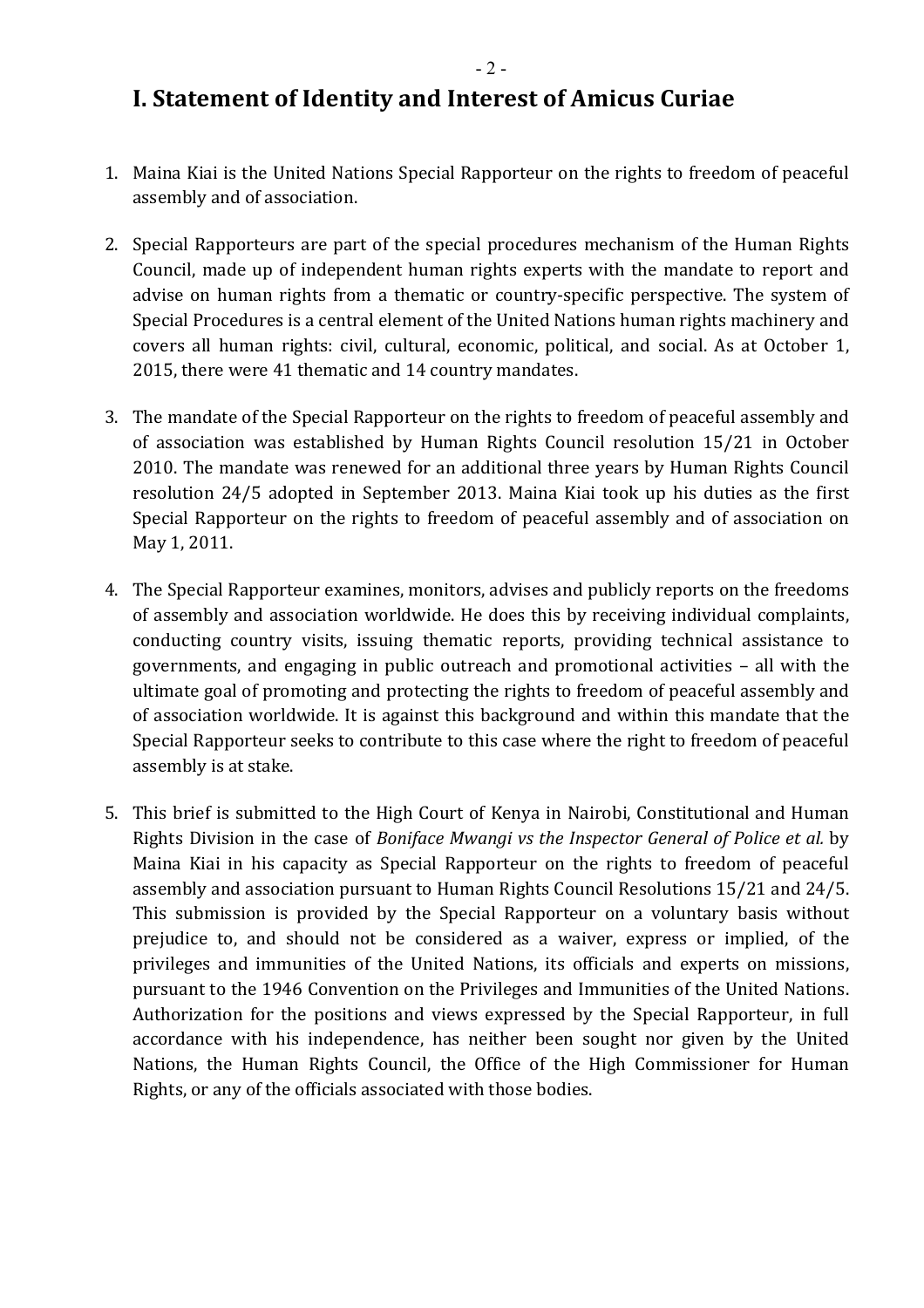### **II. Summary of facts and arguments**

- 6. The petitioner and other members of the public submitted a notification to the relevant authorities to hold an assembly and present a petition on December  $9<sup>th</sup>$  2015, from 10am-6pm, amongst others to request that the President of Kenya act firmly on corruption. The assembly planned to gather at Freedom Corner and march to State House Gate A, where a petition would be handed over. The relevant state authorities responded to the notice in writing, indicating '*March to State House Gate A NOT allowed*'. No reasons were provided as to why the location of the assembly indicated by the petitioner was rejected.
- 7. Both the location and the date,  $9<sup>th</sup>$  of December namely the international day against corruption - were symbolic to the organizers given ubiquitous reports of corruption in the public sector and the President's statements that he would act to combat corruption. The petitioner went to Court to seek an order to compel state authorities to allow the assembly. The Court ruled that the assembly could take place on the 9<sup>th</sup> of December, however it redirected the march to *Harambee House on Harambee Avenue*, Nairobi as opposed to State House Gate A.
- 8. From an international human rights perspective the facts at hand raise the question whether the prohibition on marching to State House Gate A conforms international law, standards and principles.
- 9. Assemblies under international law refer to both static and moving assemblies. Both the assembly route and the different venues that assemblies gather at or pass through fall within the notion of the "location" of the assembly. The ability to choose the location of an assembly is part of the right to freedom of peaceful assembly and belongs in principle to the organizers. Any restriction imposed on the location must meet the requirements under international law for legitimate restrictions to the right.
- 10. The U.N. Special Rapporteur observes that Kenyan authorities did not comply with the requirements for restrictions under international law, specifically article 21 of the International Covenant on Civil and Political Rights, in this case.

## **III. Obligations under international human rights law**

11. The Republic of Kenya is a member of the United Nations and has ratified the African Charter. Article 21 of the International Covenant on Civil and Political Rights (ICCPR), ratified by Kenya in 1972, protects the right of freedom of peaceful assembly, as does Article 11 of the African (Banjul) Charter on Human and Peoples' Rights<sup>1</sup>.

<sup>&</sup>lt;sup>1</sup> Article 11 of the Charter reads: Every individual shall have the right to assemble freely with others. The exercise of this right shall be subject only to necessary restrictions provided for by law, in particular those enacted in the interest of national security, the safety, health, ethics and rights and freedoms of others. The right to freedom of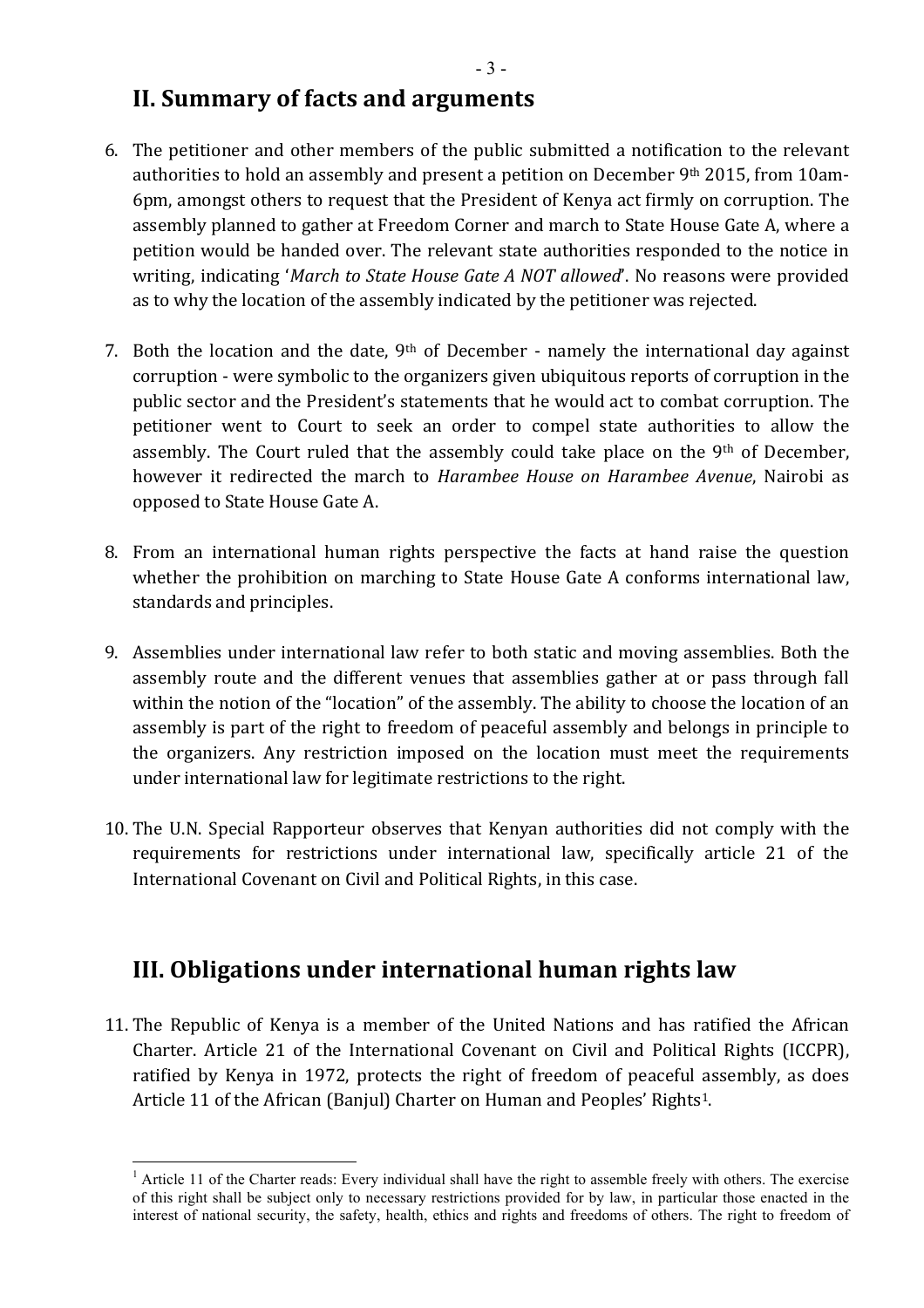#### **Article 21 ICCPR:**

The right of peaceful assembly shall be recognized. No restrictions may be placed on the exercise of this right other than those imposed in conformity with the law and which are necessary in a democratic society in the interests of national security or public safety, public order (ordre public), the protection of public health or morals or the protection of the rights and freedoms of others.

- 12. Article 2 of the Constitution of Kenya recognizes that the general rules of international law shall form part of the law of Kenya (Article  $2(5)$ ) and states that any treaty or convention ratified by Kenya shall form part of the law of Kenya under the Constitution. The Constitution also underscores the importance of upholding the international obligations of the States (see Article 132  $(5)$ ). Finally, the Kenyan Constitution incorporates the right to freedom of peaceful assembly in article 37: 'Every person has the right, peaceably and unarmed, to assemble, to demonstrate, to picket, and to present petitions to public authorities'<sup>2</sup>.
- 13. The obligations of States in international human rights law are twofold. On the one hand, States have a positive obligation to create an enabling environment in which the right to freedom of peaceful assembly can be exercised; hence they have the obligation to facilitate and protect peaceful assemblies<sup>3</sup>.
- 14. On the other hand, States have the negative obligation to refrain from interference with the rights guaranteed. The U.N. Human Rights Committee<sup>4</sup> – the body charged with authoritative interpretation and monitoring of implementation of the ICCPR – in its general comment No. 27 on the freedom of movement underscored:

In adopting laws providing for restrictions … States should always be guided by the principle that the restrictions must not impair the essence of the right … the relation between right and restriction, between norm and exception, must not be reversed.<sup>5</sup>

15. The Human Rights Committee further recalls that the right to freedom of peaceful assembly is a fundamental human right that is essential for public expression of one's views and opinions and indispensable in a democratic society<sup>6</sup>. Any restriction on this right is only permissible when it is:  $(1)$  in conformity with the law;  $(2)$  for a legitimate aim

1

peaceful assembly is also enshrined in article 20 of the Universal Declaration of Human Rights and article 8 of the International Covenant on Economic, Social and Cultural Rights.

 $2$  Restrictions to the right have to meet the criteria of article 24 of the Constitution, formulated in a similar manner as the second paragraph of article 21 of the ICCPR.

<sup>3</sup> United Nations Human Rights Council, *Report of the Special Rapporteur on the Rights of Freedom of Peaceful Assembly and Association,* at para. 27, U.N. Doc. A/HRC/20/27 (May 21, 2012) [hereinafter U.N.Doc. A/HRC/20/27].<br><sup>4</sup> Hereinafter referred to as Human Rights Committee.

<sup>5</sup> U.N. Human Rights Committee, *General Comment No. 27*, 1999, at para. 13. 6 Human Rights Committee, *Turchenyak et al. v. Belarus*, Communication No. 1948/2010, para. 7.4., (July 24, 2013); Reiterated in Human Rights Committee, *Sergey Praded v. Belarus*, Communication NO. 2029/2011, para. 7.4., CCPR/C/112/D/2029/2011, (October 10, 2014). The Nigerian Court of appeal also underscores 'the rights to freedom of assembly and freedom of expression are the bone or any democratic form of government', *Court of Appeal Nigeria: Inspector-General of Police v All Nigeria Peoples Party and Others,* (2007), AHRLR 179 (NgCA 2007), para 12.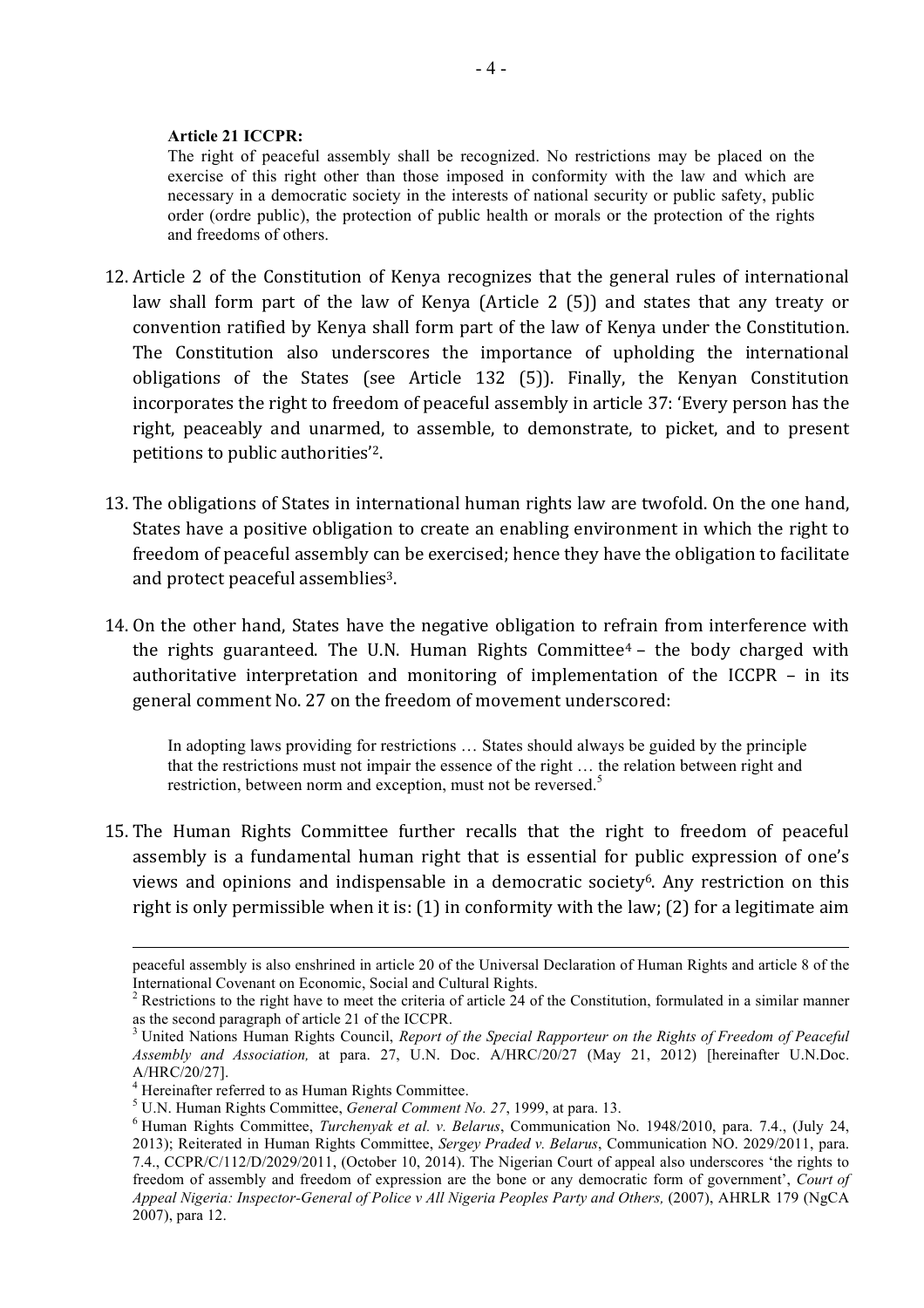as mentioned in article 21 of the ICCPR and (3) necessary in a democratic society. Any restriction must comply with the strict test of necessity and proportionality<sup>7</sup>.

16. In addition to international human rights law referring to legally binding obligations, the amicus curiae makes reference to standards and principles that emanate from legal and institutional frameworks, coming from international treaty bodies, regional courts or form part of an existing or emerging practice. These include the findings of UN treaty bodies or of experts under the special procedures. Further, given that the ICCPR, the African Charter on Human and Peoples' Rights, the European Convention on Human Rights<sup>8</sup> and the American Convention on Human Rights<sup>9</sup> use similar wording for the right to freedom of peaceful assembly, and given the elaborate track record of the regional mechanisms in providing interpretative guidance to human rights stipulations, these are relevant and shall be referred to in the discussion below. Similarly, the amicus curiae cites the OSCE Guidelines on the right to freedom of peaceful assembly<sup>10</sup>. The guidelines offer good-practice examples for the regulation of assembly issues, drawn from legislation and case law in OSCE States.

### **IV.** Choice of location: part of the right to freedom of assembly

- 17. The first relevant question to analyze is whether the right to freedom of peaceful assembly, as stipulated by article 21 of the International Convention on Civil and Political Rights (ICCPR) includes the right of the organizers to choose the location of the assembly.
- 18. Article 21 protects peaceful assemblies that are both static and moving<sup>11</sup>. Therefore the location of an assembly for purposes of international law can include a single location (for a static assembly) or multiple locations (for moving assemblies).
- 19. A key measure with regard to the positive obligation of the State to facilitate the right to freedom of peaceful assembly is to make public space available to the organizers and

 <sup>7</sup> Human Rights Committee, *Sergey Praded v. Belarus*, Communication No. 2029/2011, para. 7.5., CCPR/C/112/D/2029/2011, (October 10, 2014), with reference to Human Rights Committee, *Comment No. 34*, para. 22.

 $\overline{8}$  Article 11 (1) Everyone has the right to freedom of peaceful assembly and to freedom of association with others, including the right to form and to join trade unions for the protection of his interests. (2) No restrictions shall be placed on the exercise of these rights other than such as are prescribed by law and are necessary in a democratic society in the interests of national security or public safety, for the prevention of disorder or crime, for the protection of health or morals or for the protection of the rights and freedoms of others. This article shall not prevent the imposition of lawful restrictions on the exercise of these rights by

members of the armed forces, of the police or of the administration of the State.<br><sup>9</sup> Article 15 of the ACHR: 'The right of peaceful assembly, without arms, is recognized. No restrictions may be placed on the exercise of this right other than those imposed in conformity with the law and necessary in a democratic society in the interest of national security, public safety or public order, or to protect public health or morals or the rights or freedom of others.'

<sup>&</sup>lt;sup>10</sup> The OSCE Office for Democratic Institutions and Human Rights (ODIHR) and the Council of Europe's Commission for Democracy through Law (Venice Commission) have been providing legislative support and uses the guidelines as a basis for this work.

<sup>11</sup> United Nations Human Rights Council*. Report of the Special Rapporteur on the rights to freedom of peaceful assembly and of association,* at para. 66, U.N. Doc. A/HRC/23/39 [hereinafter U.N. Doc. A/HRC/23/39].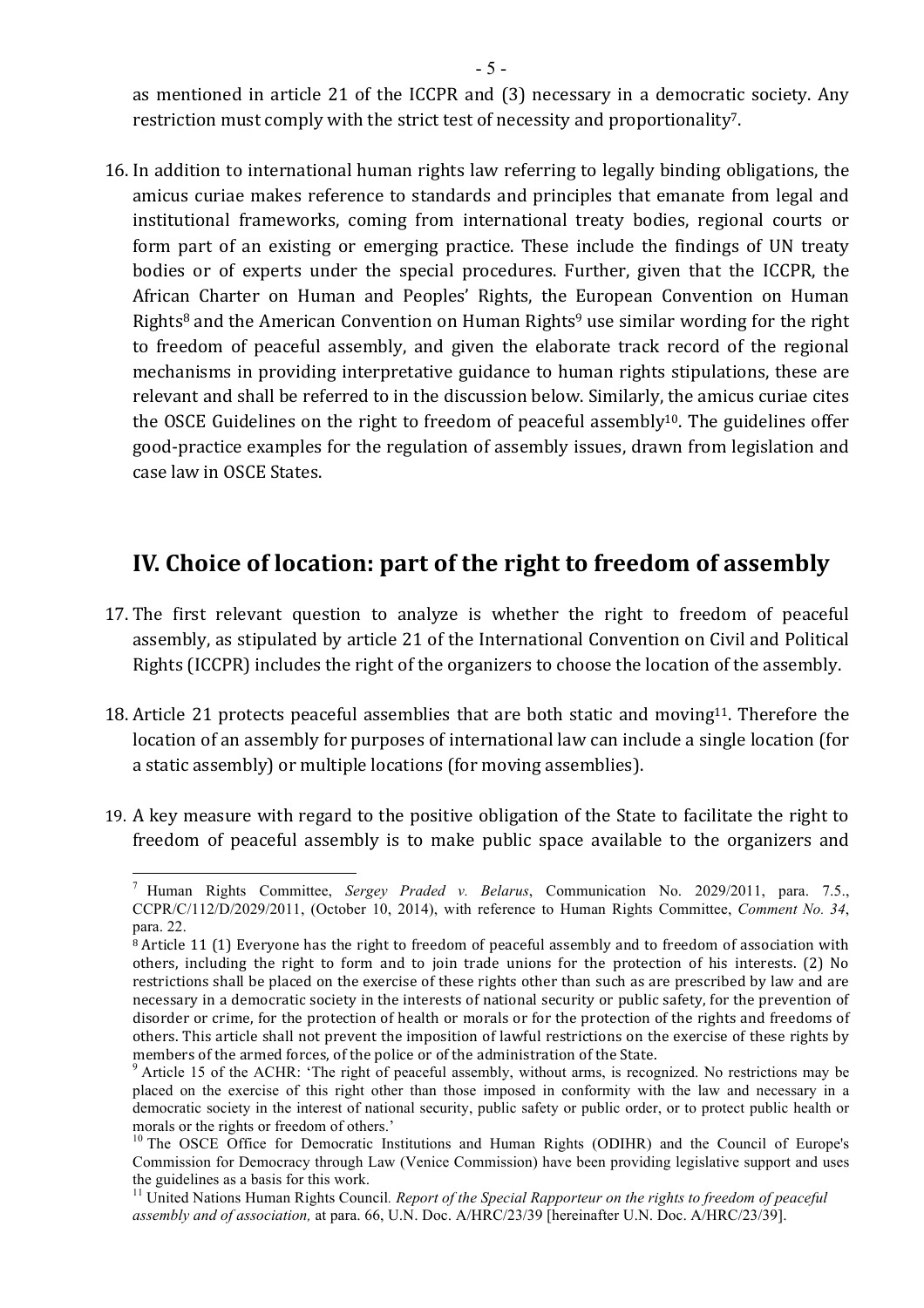participants. In its resolution 25/38 of April 2014, the Human Rights Council 'urges States to facilitate peaceful protests by providing protestors with access to public space and protecting them, without discrimination, where necessary, against any form of threat and harassment, and underlines the role of local authorities in this regard.<sup>'12</sup> Access to public space means in practice that protesters should have access to streets, roads, squares to peacefully protest (statically or moving)<sup>13</sup>. Peaceful assembly naturally comes with some disturbances. Institutions at both the Inter-American<sup>14</sup> and European regional level<sup>15</sup> have clearly stated that tolerance, from the public and the authorities, towards those disruptions of life is required. In his reports, the UN Special Rapporteur underscored that such disruptions are part of the mechanics of a pluralistic society in which diverse and sometimes conflicting interests coexist and find forums and channels in which to express themselves16.

- 20. The choice of the venue or location of an assembly by the organizers is an integral part of the right to freedom of peaceful assembly, as demonstrated by the decision of the United Nations Human Rights Committee in *Chebotareva v Russian Federation*. In *Chebotareva*, the Committee found a violation of the right to freedom of assembly because authorities wanted to redirect the assembly to another location – which would not serve the purpose of the assembly, according to the organizer  $-$  and because this redirection did not meet the requirements of restrictions set out in article 21 of the ICCPR<sup>17</sup>. This decision underscores that the right to choose a venue belongs in principle to the organizers and any limitations to this choice of location should meet the criteria for legitimate restrictions under international law.
- 21. The ability of organizers to choose the location of the assembly resonates with the Human Rights Committee recalling that the right of peaceful assembly is a fundamental human right that is essential for public expression of one's views and opinions and is indispensable in a democratic society<sup>18</sup>. The effectiveness of assemblies often depends on the use of symbolism related to the message organizers wish to express. A protest demanding accountability for a gas explosion, for example, may be held at the exact time of the explosion. Likewise, public areas around iconic buildings may be identified as

<sup>&</sup>lt;sup>12</sup> UN General Assembly, *Resolution adopted by the Human Rights Council on the promotion and protection of human rights in the context of peaceful protests*, U.N. Doc. A/HRC/Res/25/38, no. 4.<br><sup>13</sup> U.N. Doc, A/HRC/23/39, at para. 66. The Inter-American Commission on Human Rights has also explicitly

recognized that in a democratic society 'the urban space is not only an area for circulation, but also a space for participation' IACHR, *Report,*, para. 136, citing a decision of the Constitutional Tribunal of Spain, Decision 66/1995, p. 3.

<sup>&</sup>lt;sup>14</sup> IACHR, *Annual Report of the Inter-American Commission on Human Rights, Volume II. Report of the Special Rapporteur for freedom of expression to the Inter-American Commission*, 2008, Chapter IV, para. 70. 15 ECtHR, Ashughyan v. Armenia, App. No. 33268/03, 2008, para. 90. See also ECtHR, *Balcik v. Turkey*, App. No.

<sup>25/02, 2007,</sup> para. 52: 'In the Court's view, where demonstrators do not engage in acts of violence, it is important for the public authorities to show a certain degree of tolerance towards peaceful gatherings if the freedom of assembly guaranteed by Article 11 of the Convention is not to be deprived of all substance'. Also ECtHR, *Oya Ataman v. Turkey*, App. No. 74552/01, 2006, para. 41-41.<br><sup>16</sup> U.N. Doc, A/HRC/23/39, para. 65,

<sup>&</sup>lt;sup>17</sup> Human Rights Committee, *Chebotareva v Russian Federation*, Merits, UN Doc CCPR/C/104/D/1866/2009, para

<sup>2.3.-2.6.</sup> and 9.3. <sup>18</sup> Human Rights Committee, *Turchenyak et al. v. Belarus*, Communication No. 1948/2010, para. 7.4., (July 24, 2013); Reiterated in Human Rights Committee, *Sergey Praded v. Belarus*, Communication NO. 2029/2011, para. 7.4., CCPR/C/112/D/2029/2011, (October 10, 2014).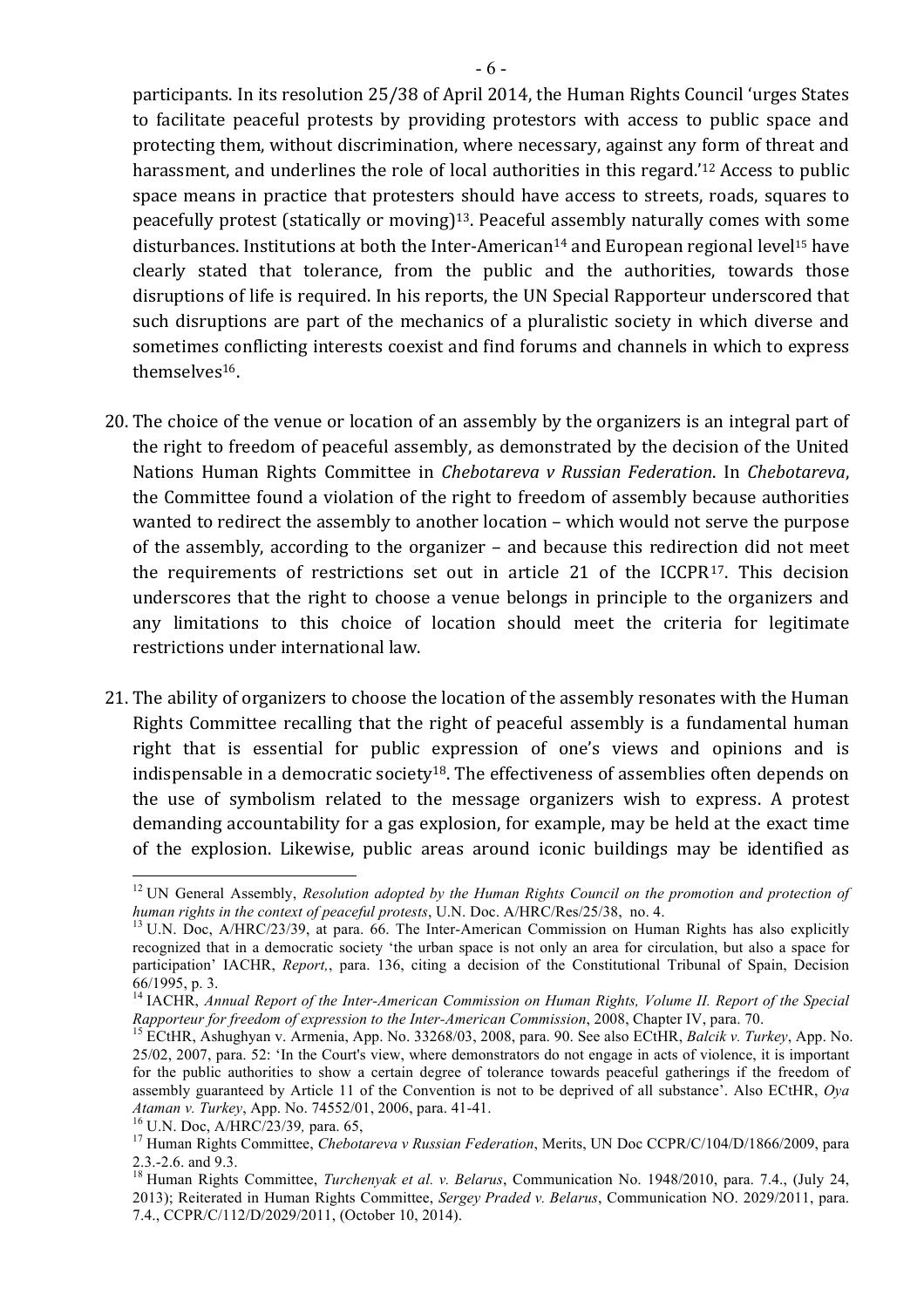locations to convey a message with regard to institutions housed in these buildings. The UN Special Rapporteur has underscored that limiting protests to specific areas: '... prevents organizers and participants from choosing venues they consider the most appropriate to express their aspirations and grievances'. <sup>19</sup> In the same sense, the European Court of Human Rights found a violation of the right to freedom of peaceful assembly in a case where authorities diverted the assembly to another location and took into account that the time and place of the events were crucial to the organizers<sup>20</sup>.

22. The practice of States requiring notification and the scrutiny by the Human Rights Committee of such practices also confirm that the right to choose a location or venue for the assembly belongs to the organizers. While it is not necessary under international human rights law for domestic legislation to require advance notification of an assembly, State authorities may require a notification where a certain degree of disruption is anticipated in view of fulfilling their positive obligation<sup>21</sup>. The rationale is to allow State authorities to facilitate and safeguard the exercise of the right to freedom of peaceful assembly, to protect public safety and order and the rights and freedoms of others, *inter alia* rerouting traffic and deploying security forces when necessary<sup>22</sup>. Two typical elements requested in notifications are the time and the location of the assembly; without any indication on these elements it might be challenging for the authorities to take the appropriate measures as indicated. As authorities may not turn the notification into an authorization process<sup>23</sup>, this implies that the organizers may identify the public location for the assembly as part of identifying their preferred way of conveying the message, targeting its 'sight and sound' audience.

 <sup>19</sup> UN Human Rights Council, *Report of the Special Rapporteur on the Rights of Freedom of Peaceful Assembly*  and of Association, Mission to Kazakhstan, para. 53, U.N. Doc, A/HRC/29/25/Add.2<br><sup>20</sup> European Court of Human Rights, *United Macedonian Organisation Ilinden and Ivanov v Bulgaria*, Application

No. 44079/98, 20 October 2005, para. 103.

<sup>21</sup> OSCE-ODIHR (Office for Democratic Institutions and Human Rights), *Guidelines on freedom of peaceful assembly*, Warsaw, paras 113-120. See also U.N. Doc. A/HRC/20/27, paras. 52 and 90. See also U.N. Doc, A/HRC/23/39, para. 52.

It is the view of the Inter-American Commission on Human Rights [hereinafter IACHR] that the requirement of an advance permit is not compatible with the right to freedom of assembly, IACHR, *Second Report on the Situation of Human Rights Defenders*, para. 137. <sup>22</sup> U.N. Doc. A/HRC/20/27, paras. 26-28. See also U.N. Human Rights Committee, *Sergey Praded v. Belarus*,

Communication NO. 2029/2011, Para. 7.8., CCPR/C/112/D/2029/2011, (October 10, 2014): 'The State party should be guided by the objective to facilitate the right, rather than seeking unnecessary or disproportionate limitations to it". The UN Human Rights Committee, observed that, "even if, in principle, a State party may introduce a system aimed at reconciling an individual's freedom to impart information and to participate in a peaceful assembly with the general interest of maintaining public order in a certain area, that system must not operate in a way that is incompatible with the object and purpose of articles 19 and 21 of the Covenant*.*" UN Human Rights Committee, *Turchenyak et al.* v. *Belarus,* UN Doc. CCPR/C/108/D/1948/2010 (24 July 2013), § 7.8; UN Human Rights Committee, *Bazarov. v. Belarus,* UN Doc. CCPR/C/111/D/1934/2010, 24 July 2014), § 7.4. It equally recognized that such procedures can indeed result "in de facto limits of the right of assembly". UN Human Rights Committee, in UN Doc. UN doc. CCPR/79/Add. 113, § 24. For similar observations, see also Inter-American Commission on Human Rights, *Second Report on the Situation of Human Rights Defenders,* (2011), para. 136.

<sup>23</sup> Authorization turns the right into a privilege, see United Nations Human Rights Council, *Report of the Special Rapporteur on the Rights of Freedom of Peaceful Assembly and Association,* at § 60, U.N. Doc. A/HRC/29/25/Add.2 (June 2015). Same approach taken by African Commission on Human and People's Rights [ACHPR], *Sudan: Amnesty International and Others v Sudan,* 2000, AHRLR 297 (ACHPR 1999), para 81-82 and in ACHPR, *Mauritania: Malawi African Association and Others v Mauritania*, 2000, AHRLR 149 (ACHPR 2000), para 108-111.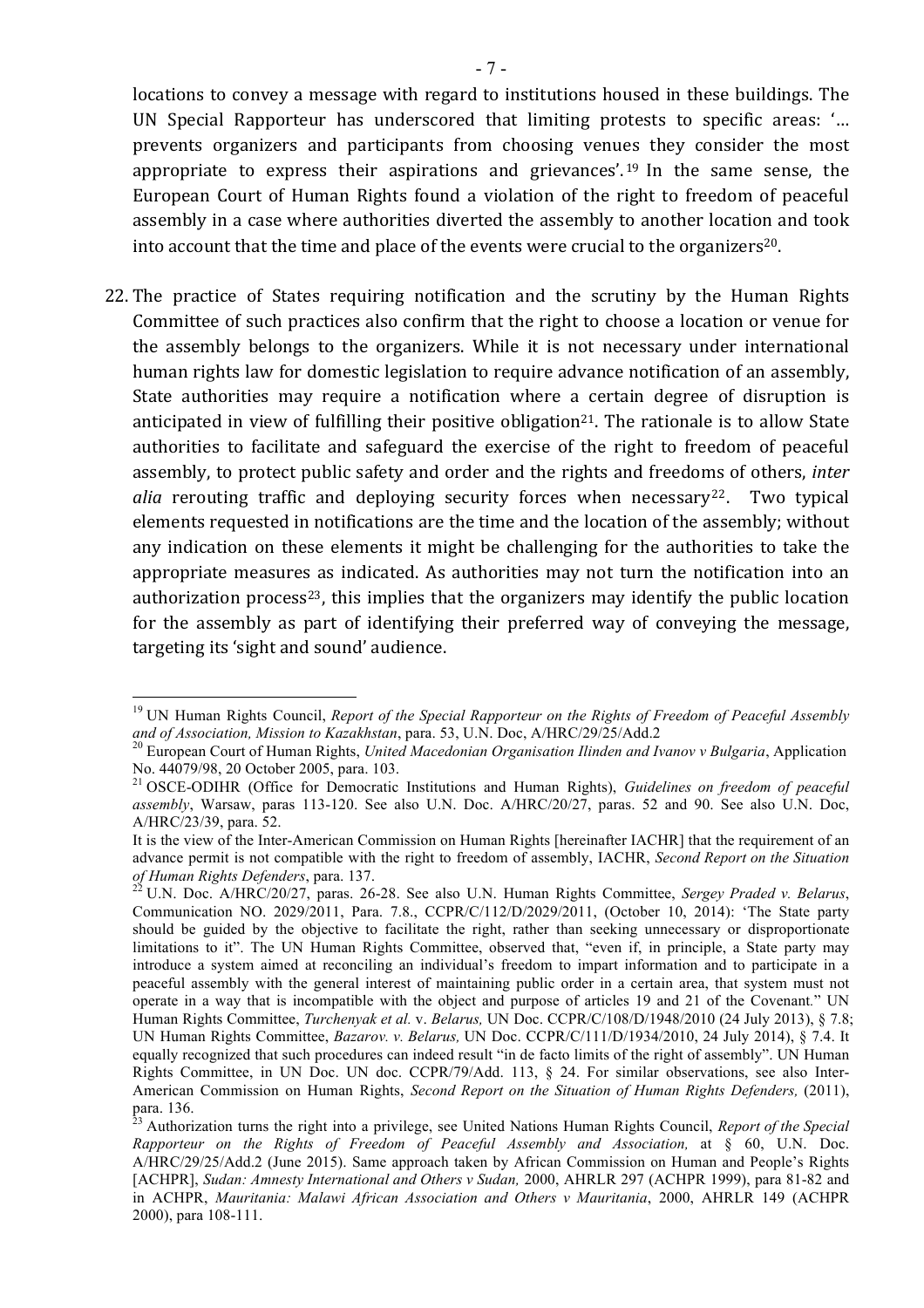23. Finally, the OSCE guidelines on peaceful assemblies underscore that, as part of the positive obligation, States should seek to facilitate and protect assemblies at the organizers' preferred location<sup>24</sup>. States should take appropriate facilitating measures<sup>25</sup>. The same guidelines, hold it as a general rule that assemblies should be facilitated within "sight and sound" of their target audience since public assemblies are held to convey a message to a particular target person, group or organization. The organizers are of course the ones determining whom that target person or group is, which may range from the President of a country to the public at large.

### **V.** Permissible restrictions under international law

- 24. The right to freedom of peaceful assembly as protected under article 21 of the ICCPR is not absolute, and restrictions may be imposed. Restrictions to this right are however only permissible when they are:  $(1)$  in conformity with the law,  $(2)$  for a legitimate aim as mentioned in article 21 of the ICCPR and (3) necessary in a democratic society. Any restriction must comply with the strict test of necessity and proportionality<sup>26</sup>.
- 25. Restricting the right for other considerations or assessments, such as whether the location chosen by the organizers does or does not best achieve the objectives of the assembly, is not permissible under international law.
- 26. **First**, any restriction must be "in conformity with the law". Any law regulating the right to freedom of assembly must prevent arbitrary interferences with the right and meet the requirements of legality<sup>27</sup>. This has been interpreted by the Human Rights Committee to mean that the law must not only be duly enacted, but also that that the provisions of the law are not overly 'broad or vague'<sup>28</sup>. The Human Rights Committee in its General Comment No. 34 clarifies that to meet the principle of legality, a law may not confer unfettered discretion and it must provide sufficient guidance to those charged with its execution to enable right holders to ascertain what sort of behavior is restricted and what is not $29$ .

 <sup>24</sup> OSCE-ODIHR (Office for Democratic Institutions and Human Rights), *Guidelines on freedom of peaceful assembly*, Principle 2.2., Warsaw.<br><sup>25</sup> The Inter-American Commission on Human Rights has clearly indicated that 'the competent institutions of the

state have a duty to design operating plans and procedures that will facilitate the exercise of the right of assembly …[including] rerouting pedestrian and vehicular traffic in a certain area'. Inter-American Commission on Human Rights, *Report on citizen security and human rights,* at para. 193, OEA/Ser.L/V/II. Doc 57 (2009). Also in para. 193: The State has an obligation to supply its police officers with the equipment and communication devices, vehicles, means of personal defense and nonlethal deterrence suitable for intervening in the event of problems. The police must also receive clear and unequivocal instructions that their job is to protect the participants in a public meeting or demonstration or mass gathering so long as they are exercising their right.

<sup>26</sup> Human Rights Committee, *Sergey Praded v. Belarus*, Communication NO. 2029/2011, para. 7.5., CCPR/C/112/D/2029/2011, (October 10, 2014), with reference to Human Rights Committee, *General Comment No. 34*, para. 22. 27 On the need for legality see Manfred Nowak, *CCPR Commentary*, N.P. Engel, 2005, p. 489-490. 28 UN Human Rights Committee, *Kungurov v. Uzbekistan*, Communication No 1478/2006, UN Doc

CCPR/C/102/D/1478/2006 (8.5-8.7), 15 September 2011. See also generally UN Human Rights Committee,

General Comment No. 27, UN Doc CCPR/C/21/Rev.1/Add.9 (13), 2 November 1999.

<sup>29</sup> U.N. Human Rights Committee, *General Comment No. 34*, para. 25.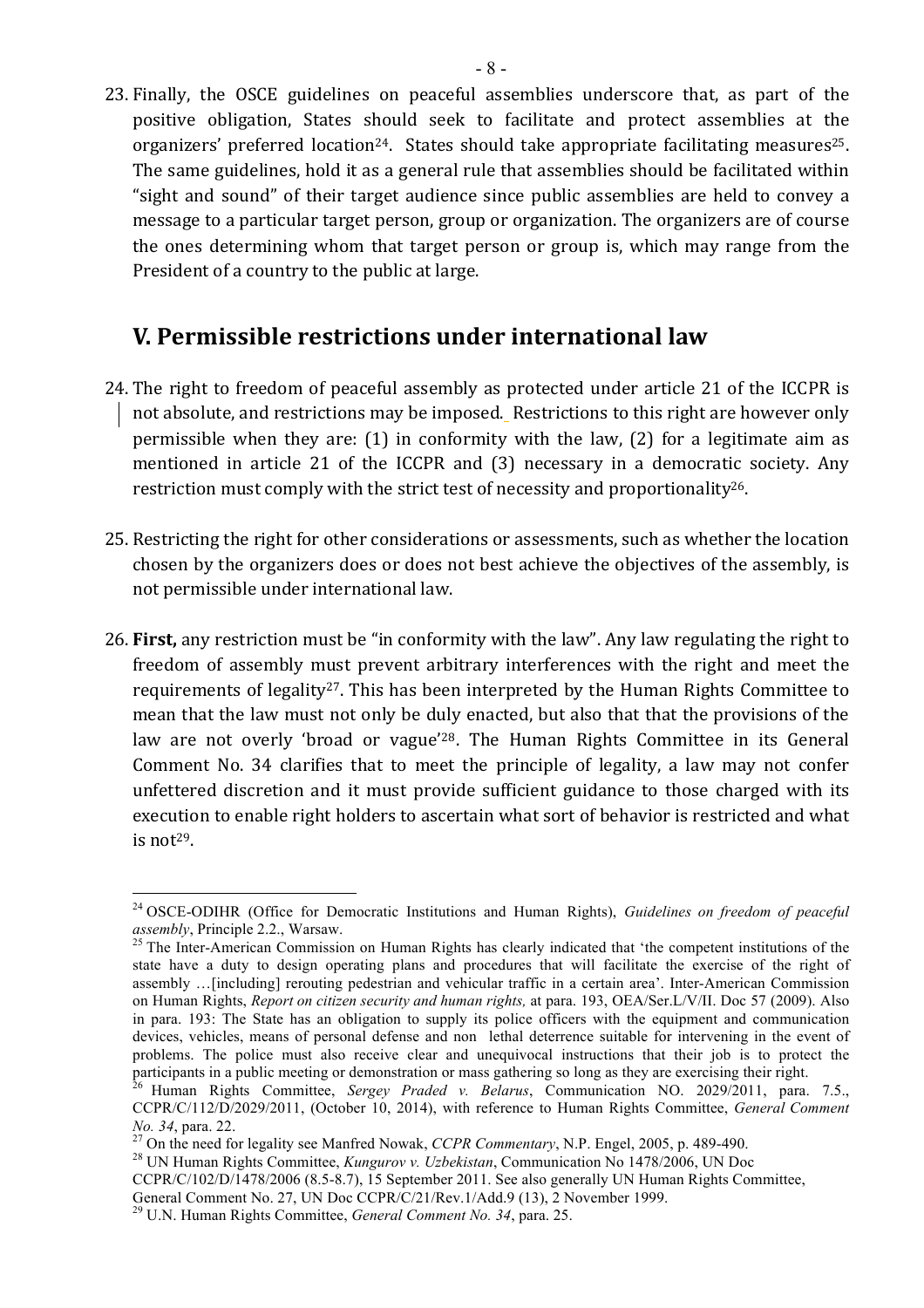- 27. Is it in conformity with the law not to allow the march to State House Gate A; this means prohibiting access to the roads leading to State House Gate A and Gate A itself? While the *Protected Areas Act* indicates that access to certain areas may be restricted, it is the subsidiary legislation, namely the *Protected Areas Order*, which lists State House in Nairobi as a protected area. While the *Protected Areas Order* mentions State House as protected area, it does not mention the roads leading to State House or the outside of State House Gate A. Generally, restrictions to fundamental rights are to be interpreted narrowly. Applying this principle to the restriction in question, there is no legal basis to include the roads to State House or Gate A of the State House as protected areas where assemblies are restricted.
- 28. **Second**, allowable restrictions on the right to freedom of peaceful assembly are further limited to those, which protect national security or public security, public order (ordre public), public health or morals, or the protection of the rights and freedoms of others. These legitimate aims must be interpreted strictly.<sup>30</sup> The State has the duty to specify the aim it seeks to protect and to indicate the specific threat<sup>31</sup>.
- 29. In the case at hand, the State has not specified the aim it sought to protect by denying access to the location, nor was such aim communicated to the organizers of the assembly. While national security may be a legitimate aim and while it is recognized that State House premises need to be kept secure, the outside of gates surrounding or roads leading to iconic buildings may not be generally considered as areas where national or public security is at stake. On the contrary, and as underscored by the Special Rapporteur, they should be considered as public spaces and peaceful assemblies should be allowed to take place32.
- 30. In addition, disturbances are naturally to be expected with peaceful assemblies. Trying to avoid them for the population, or even for the President, clearly does not in itself amount to one of the legitimate aims mentioned in article 21 of the ICCPR. The Special Rapporteur has also warned that the free flow of traffic should not automatically take precedence over

 <sup>30</sup> U.N. General Assembly, *Report of the Special Rapporteur on the Promotion and Protection of Human Rights*  and Fundamental Freedoms while Countering Terrorism, at ¶19, U.N. Doc. A/61/267 (August 16, 2006).<br><sup>31</sup> The Human Rights Committee has found that when a State invokes national security and protection of public

order as a reason to restrict the right to association, the State party must prove the precise nature of the threat. U.N. Human Rights Committee, *Mr. Jeong-Eun Lee v. Republic of Korea,* Communication No. 1119/2002, U.N. Doc. CCPR/C/84/D/1119/2002 at para. 7.3 (2005); *See also* Inter-American Commission on Human Rights, *Second Report on the Situation of Human Rights Defenders in the Americas*, (December 31 2011) [Hereinafter IACHR Report] at para. 166. The European Court on Human Rights clarified, in a case on the freedom of association that restrictions based on national security concerns must refer to the specific risks posed by the association; it is not enough for the State to generally refer to the security situation in the specific area. See ECtHR, *Freedom and Democracy Party (ÖZDEP) v. Turkey*, App. No. 23885/94, (1999), para. 44-48; See also ECtHR, *Parti Nationaliste Basque-Organization Regionale D'Iparralde v. France*, App. No. 71251/01, Eur. Ct. H.R. (2007), para. 47.

<sup>32</sup> See United Nations Human Rights Council, *Report of the Special Rapporteur on the Rights of Freedom of Peaceful Assembly and of Association, Mission to Oman*, para. 66, U.N. Doc, A/HRC/23/39/Add.2.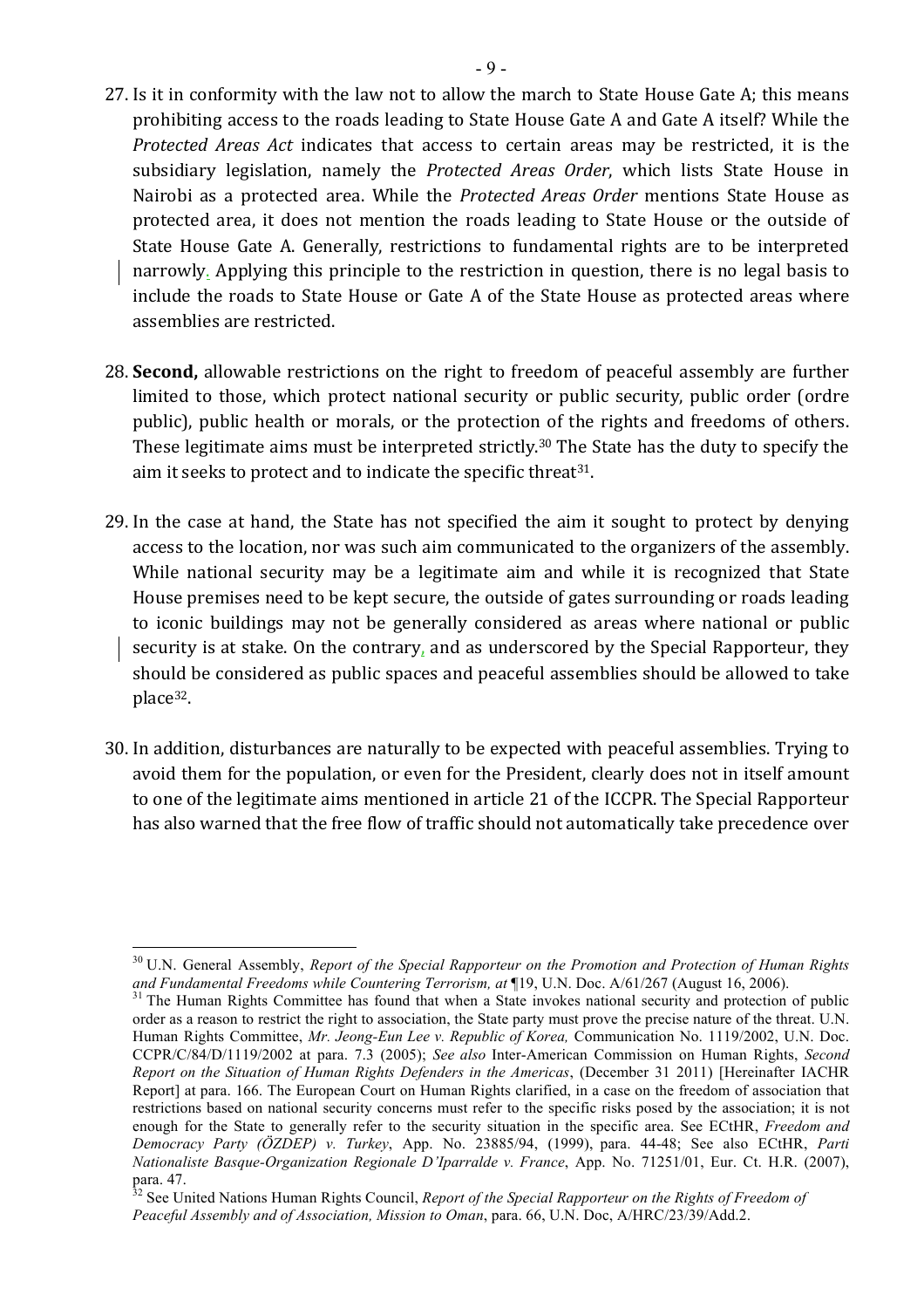freedom of peaceful assembly<sup>33</sup>; this view is shared by the findings of the ECtHR and the Organization of American States' Special Rapporteur on freedom of expression<sup>34</sup>.

- 31. **Third**, necessary in a democratic society means that any restriction has to pass the necessity and proportionality test. A restriction must be directly related to the specific needs on which they are predicated<sup>35</sup>. In its General Comment No. 31 on the nature of the general legal obligations imposed on States, the Human Rights Committee indicates that 'where [...] restrictions are made, States must demonstrate their necessity and only take such measures as are proportionate to the pursuance of legitimate aims.<sup>'36</sup> The Human Rights Committee has clarified that the State must demonstrate that the restrictions placed on the right are in fact necessary to avert a real and not only a hypothetical danger<sup>37</sup>. In other words, the State measure must pursue a pressing need, and it must be the least severe (in range, duration, and applicability) option available to the public authority in meeting that need. $38$
- 32. It is noted on several occasions that blanket restrictions or bans on time, locations or any other aspect of the assembly are intrinsically disproportionate and should thus not be imposed39.

Spaces in the vicinity of iconic buildings such as presidential palaces, parliaments or memorials should also be considered public space, and peaceful assemblies should be allowed to take place in those locations. In this regard, the imposition of restrictions on "time, place and manner" should meet the aforementioned strict test of necessity and proportionality40. 

33. A total ban is, by definition, not the least restrictive measure available to the State and the U.N. Special Rapporteur holds as best practice those laws:

… that both avoid blanket time and location prohibitions and provide for the possibility of other less intrusive restrictions. Prohibition should be a measure of last resort and authorities may prohibit a peaceful assembly only when a less restrictive response would not achieve the

<sup>&</sup>lt;sup>33</sup> U.N. Doc, A/HRC/23/39, para. 65.<br><sup>34</sup> Concurring opinions in various legal systems: IACHR, *Annual Report of the Inter-American Commission on Human Rights, Volume II. Report of the Special Rapporteur for freedom of expression to the Inter-American Commission*, 2008, Chapter IV, para. 70; ECtHR, Ashughyan v. Armenia, App. No. 33268/03, 2008, para. 90. See also ECtHR, *Balcik v. Turkey*, App. No. 25/02, 2007, para. 52: 'In the Court's view, where demonstrators do not engage in acts of violence, it is important for the public authorities to show a certain degree of tolerance towards peaceful gatherings if the freedom of assembly guaranteed by Article 11 of the Convention is not to be deprived of all substance'. Also ECtHR, *Oya Ataman v. Turkey*, App. No. 74552/01, 2006, para. 41-41. And OSCE-ODIHR, *Guidelines on Freedom of Assembly*, op. cit., para. 3.2. on the equally legitimate use of public space.<br><sup>35</sup> Human Rights Committee, *Sergey Praded v. Belarus*, Communication NO. 2029/2011, para. 7.8.,

CCPR/C/112/D/2029/2011, (October 10, 2014).<br><sup>36</sup> Human Rights Committee, General Comment No, 31, para. 6, CCPR/C/21/Rev.1/Add.13 de 26 May 2004.<br><sup>37</sup> U.N. Human Rights Committee, *Aleksander Belyatsky et al v. Belarus*, Co

CCPR/C/90/D/1296/2004, 7 August 2007, para. 7.3.<br><sup>38</sup> U.N. Human Rights Committee, *Mr. Jeong-Eun Lee v. Republic of Korea*, Communication No. 1119/2002, U.N.<br>Doc. CCPR/C/84/D/1119/2002 at para. 7.2 and 7.3 (2005).

<sup>&</sup>lt;sup>39</sup> UN General Assembly, *Report of the Special Rapporteur on the Rights of Freedom of Peaceful Assembly and of Association,* para. 25, U.N. Doc, A/68/299. See also A/HRC/29/25 Add.1, para. 29 and A/HRC/23/39 Add.1, para. 62.

<sup>40</sup> U.N. Doc, A/HRC/23/39/Add.2, para 66.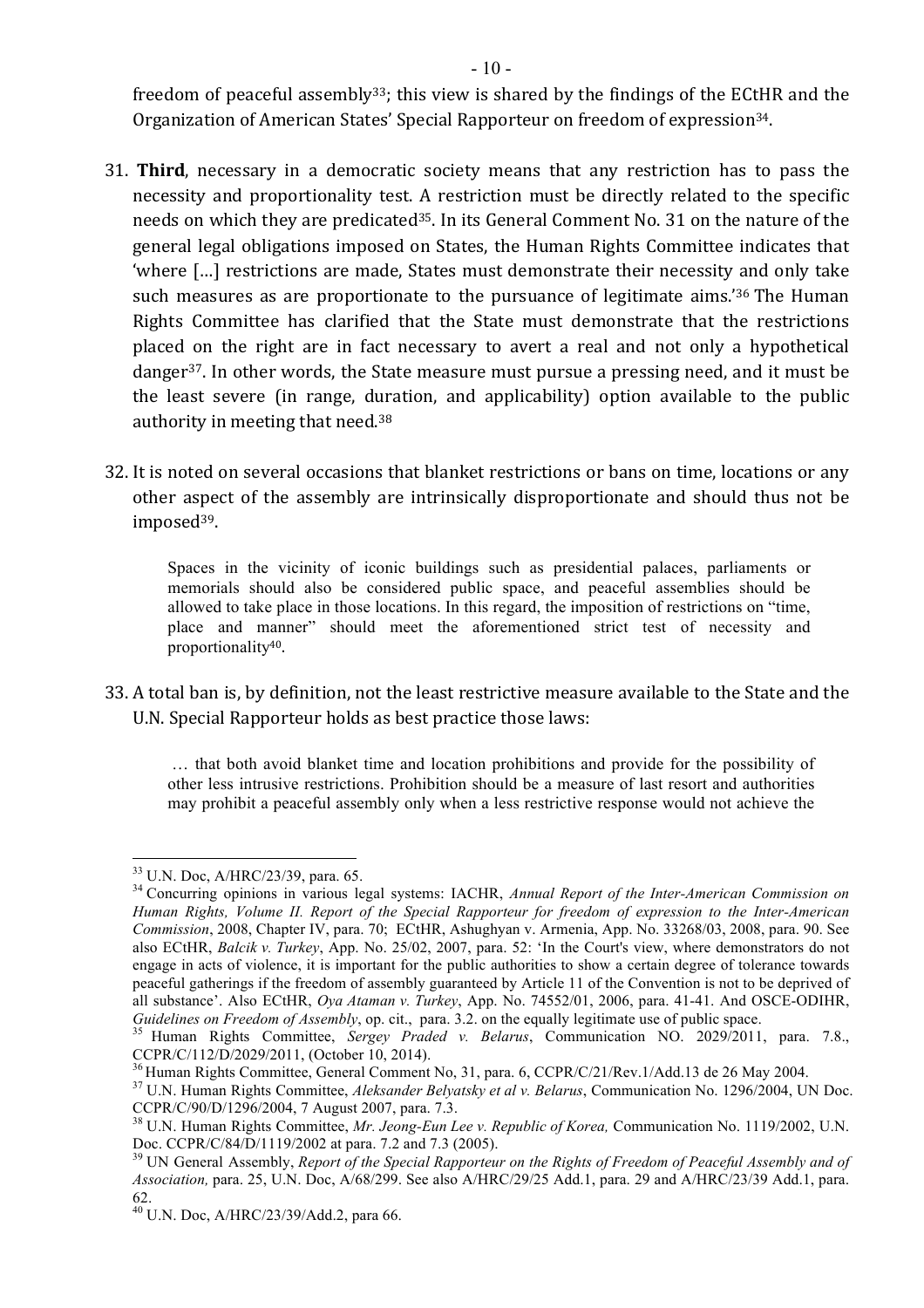legitimate aims pursued by the authorities.<sup>41</sup>

- 34. The European Court of Human Rights takes the same approach vis-à-vis nationally created 'no-go zones' and fully upholds the protection of the rights to freedom of peaceful assembly in such zones. In the case of *Nurettin Aldemir and others vs Turkey*<sup>42</sup>, it found a violation of the freedom of assembly where public authorities forcibly ended a peaceful assembly held at the parliament, a location where assemblies were not permitted by Turkish law. The actions of the authorities were disproportionate and not necessary for the prevention of disorder<sup>43</sup>.
- 35. On its face, the prohibition of all access to State House and its vicinity for peaceful assemblies does not meet the proportionality requirement. Full prohibition of the location indicated by the organizers is severe, especially when the location has a symbolic meaning for the message the assembly organizers wish to convey. Alternative measures, such as agreeing with the organizers on the time to access that location, would be less intrusive, presuming a legitimate aim for a restriction were to be identified by the State.

## **VI. Conclusion**

- 36. The U.N. Special Rapporteur finds it important to underscore that organizers have the right to choose the location of their assemblies. This is part and parcel of the right to freedom of peaceful assembly as protected by article 21 of the International Covenant on Civil and Political Rights. Any restriction imposed by the State authorities on this choice of location must meet all three criteria for allowable restrictions under international law: (1) in conformity with the law;  $(2)$  for a legitimate aim as mentioned in article 21 of the ICCPR and (3) necessary in a democratic society. The U.N. Special Rapporteur believes these requirements are not complied with in the instant case.
- 37. The Special Rapporteur invites the High Court of Kenya in Nairobi to proceed with a thorough analysis of the case at hand against the positive obligations of the State, such as the obligation to facilitate the assembly at the preferred location and for the target 'sight and sound' audience, and the three-pronged test for allowable restrictions to the right to freedom of peaceful assembly under international law. In this manner, the High Court of Kenya in Nairobi may fulfill a critical role in ensuring respect for human rights, as determined by international laws, for the people of Kenya.

11 April, 2016

 <sup>41</sup> U.N. Doc. A/HRC/20/27, para 39.

<sup>42</sup> ECtHR, *Nurretin Aldemir and others vs Turkey*, App Nos.  $32124/02$ ,  $32126/02$ ,  $32129/02$ ,  $32132/02$ ,

 $\frac{32133/02}{43}$ ,  $\frac{32137/02}{43}$  and  $\frac{32138/02}{43}$ , para. 34 and 44-48.  $\frac{43}{43}$  The assembly protested against a draft bill in the Turkish parliament and the Court found the measures taken disproportionate. ECtHR, *Nurettin Aldemir and Others v Turkey,* op. cit., para. 34-35 and 47.